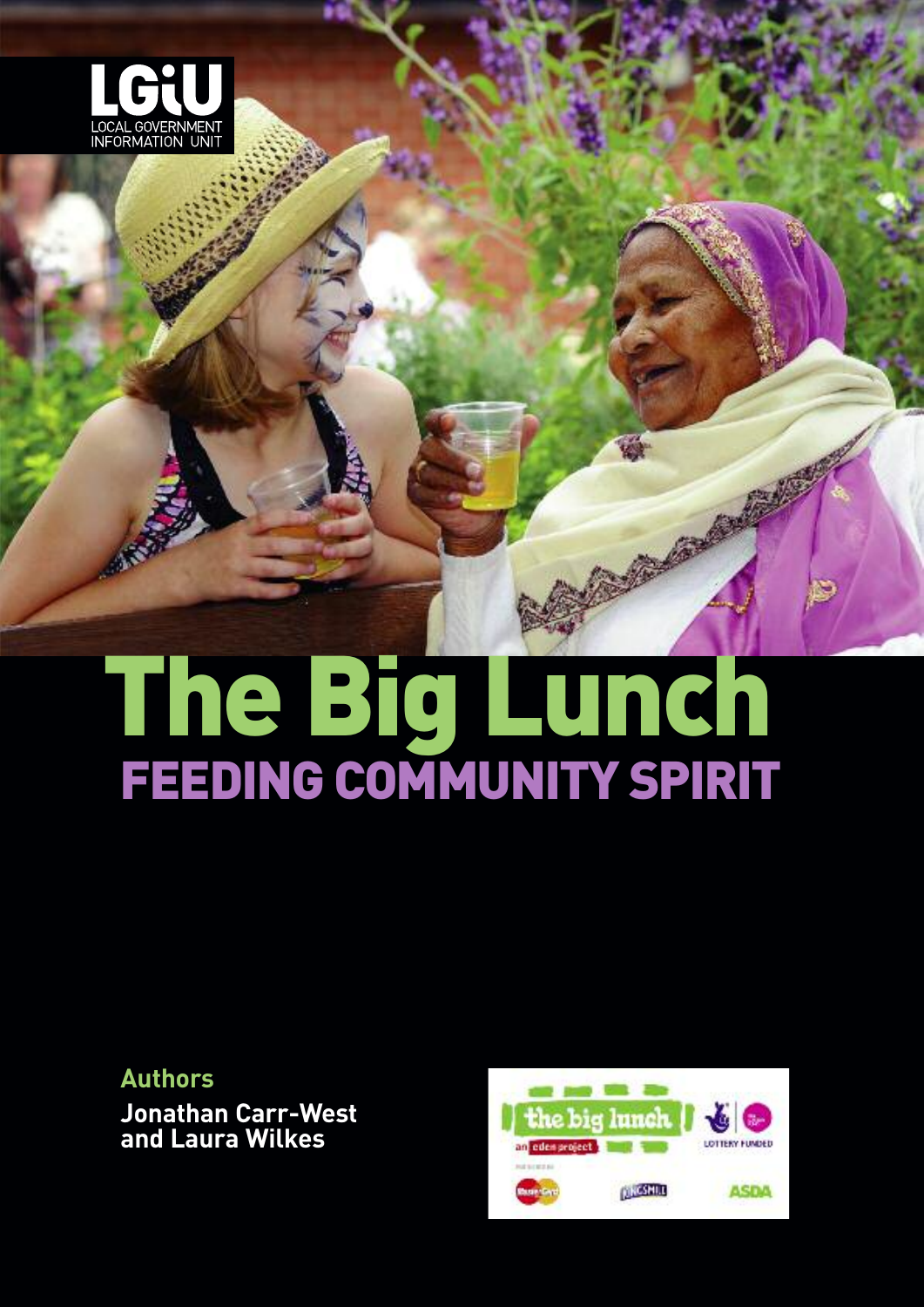

**'Our aim is to encourage people to use this special day to foster togetherness and a sense of shared responsibility or stake in, the communities in which we live and, perhaps most importantly, to create a shared memory of something good'**

**Tim Smit KBE, Co-Founder and Chief Executive, The Eden Project and Co-Founder of The Big Lunch**

**'The Big Lunch is a simple way to bring people together who might otherwise not have the chance to meet and share a sense of community. That's why the Big Lottery Fund is proud to continue to support The Big Lunch'**

**Peter Ainsworth, Big Lottery Fund Chair**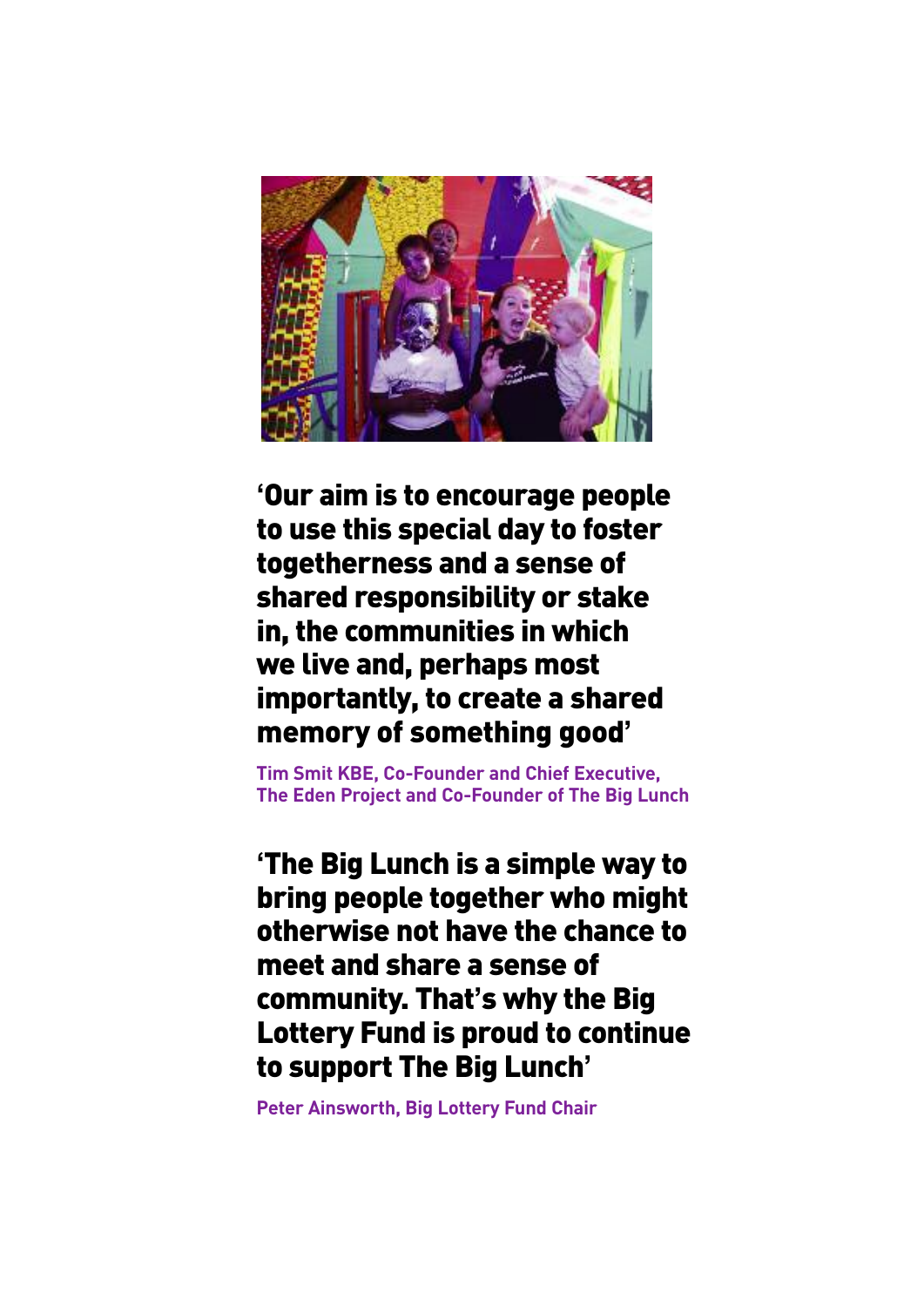

## **Summary**

**LGiU has been assessing the social impact of The Big Lunch every year since it launched in 2009. We have looked at the sort of people and communities that have taken part, the social impact that this has had and whether The Big Lunch has been successful in strengthening social capital.**

Year on year we have arqued that:

- **The Big Lunch works: those who** take part in Lunches meet new people, feel closer to their neighbours and ultimately, it strengthens communities.
- **The Big Lunch has an on-going** impact: after Lunches, people keep in touch with their neighbours and do new things with them.
- The Big Lunch is sustainable: the idea engages people from different age groups and communities to take part together.

By building social capital within communities, The Big Lunch creates support networks and contacts that make those communities more resilient, and makes the people living in them feel better about society.

This report looks back over the past four Big Lunches, summarises our findings and presents the case for why we think The Big Lunch is important for a wide range of public policy goals.

The key challenge looking to the future is to maintain and increase the number of Lunches each year and the number of people taking part in them, so that the benefit can be felt more widely across society.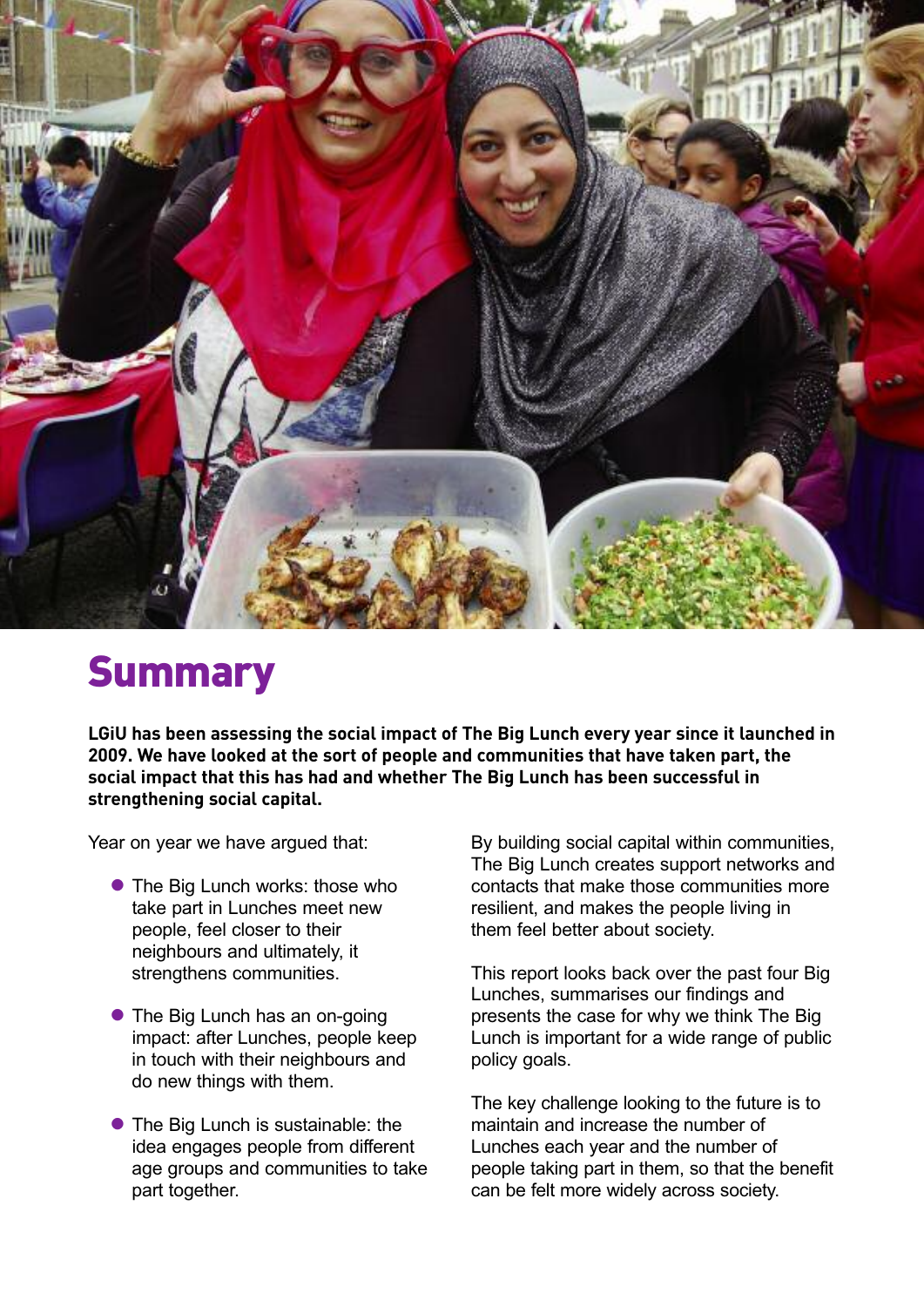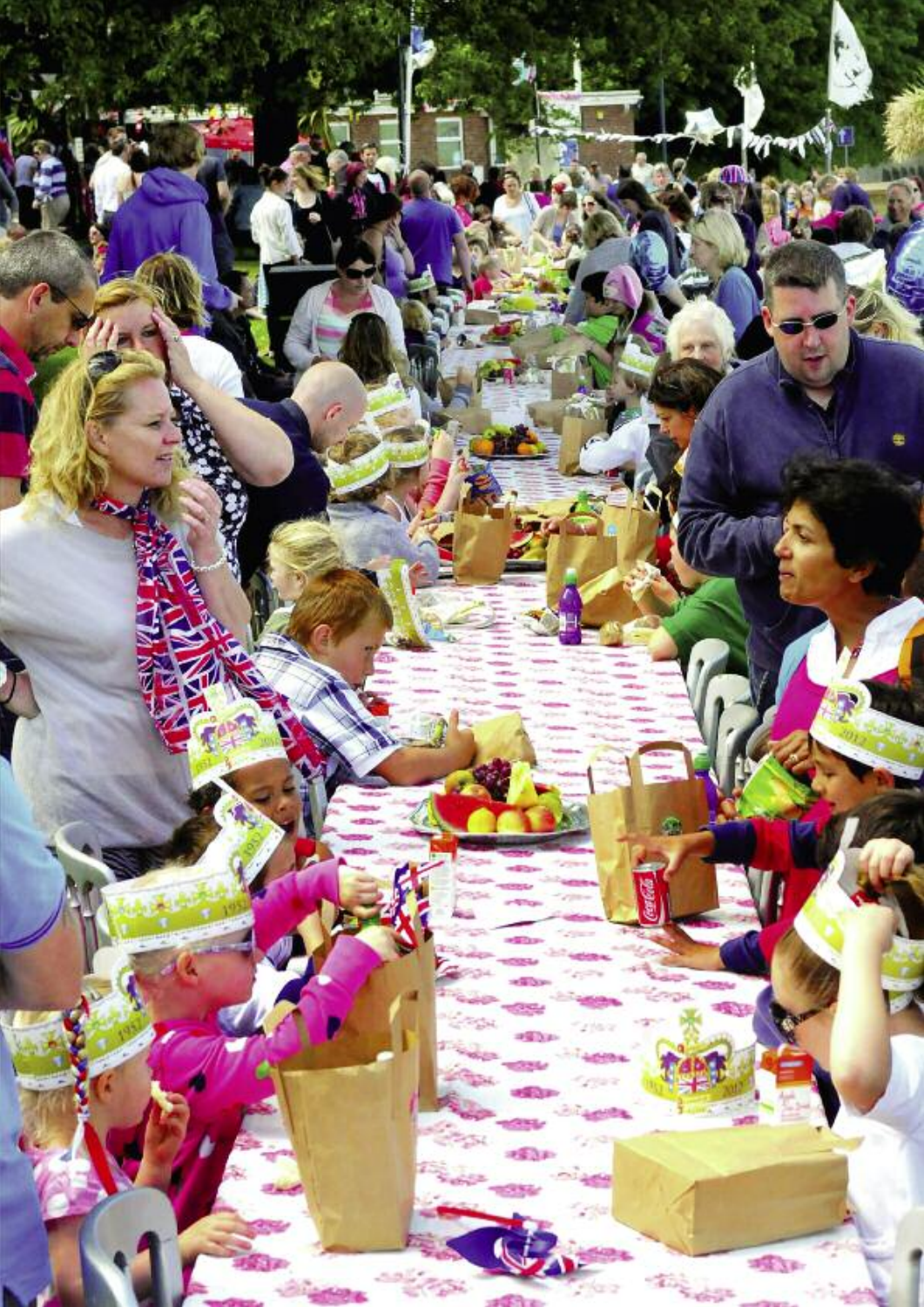# **Introduction**

The first ever Big Lunch took place in July 2009, when almost 600,000 people sat down to eat with their neighbours, to get to know new people and, most importantly, to have fun together. The project, the brainchild of Tim Smit of the Eden Project and Paul Twivy, has a simple and unchanging aim: to encourage people across the UK to have lunch with their neighbours, once a year, as a simple act of community, friendship and fun.

The principal idea behind The Big Lunch was that bringing together neighbours, streets, and even entire communities through a street party would be a good way of making people feel happier. As well as a fun, social event, The Big Lunch also has a more serious intention – to be a way of bringing neighbours together and strengthening community spirit.

Big Lunches can be large or small and take place in the street, garden, park or community venue – anywhere people can get together and share lunch and conversation. Since starting in 2009, thousands of Big Lunches have taken place in all kinds of communities.

The Big Lunch is active across the UK. The Big Lunch organisers believe that the benefits outlined in this report hold true

across Scotland, Wales and Northern Ireland; the focus, however, for this assessment is the impact that the Lunches have had in England. The Big Lunch has only been possible because of the support of the Big Lottery Fund (BIG). Since 2009 BIG has invested nearly £10m in The Big Lunch. Bringing communities together, reducing loneliness and isolation and helping to make a difference locally is at the heart of BIG's mission.

The Big Lunch delivers this and equips people with the skills and confidence to bring about real positive change within their communities. BIG continues to invest in The Big Lunch in order increase participation across the UK, to foster more resilient communities and to bring about further social change.

Since 2009, The Big Lunch has grown significantly and in 2012 it was part of The Queen's Diamond Jubilee events programme. The Big Jubilee Lunch attracted 8.5 million people – a 350% increase on 2011.

This represented the sort of breakthrough that The Big Lunch was looking for and the challenge looking forward is to maintain this interest and momentum in taking part in Lunches.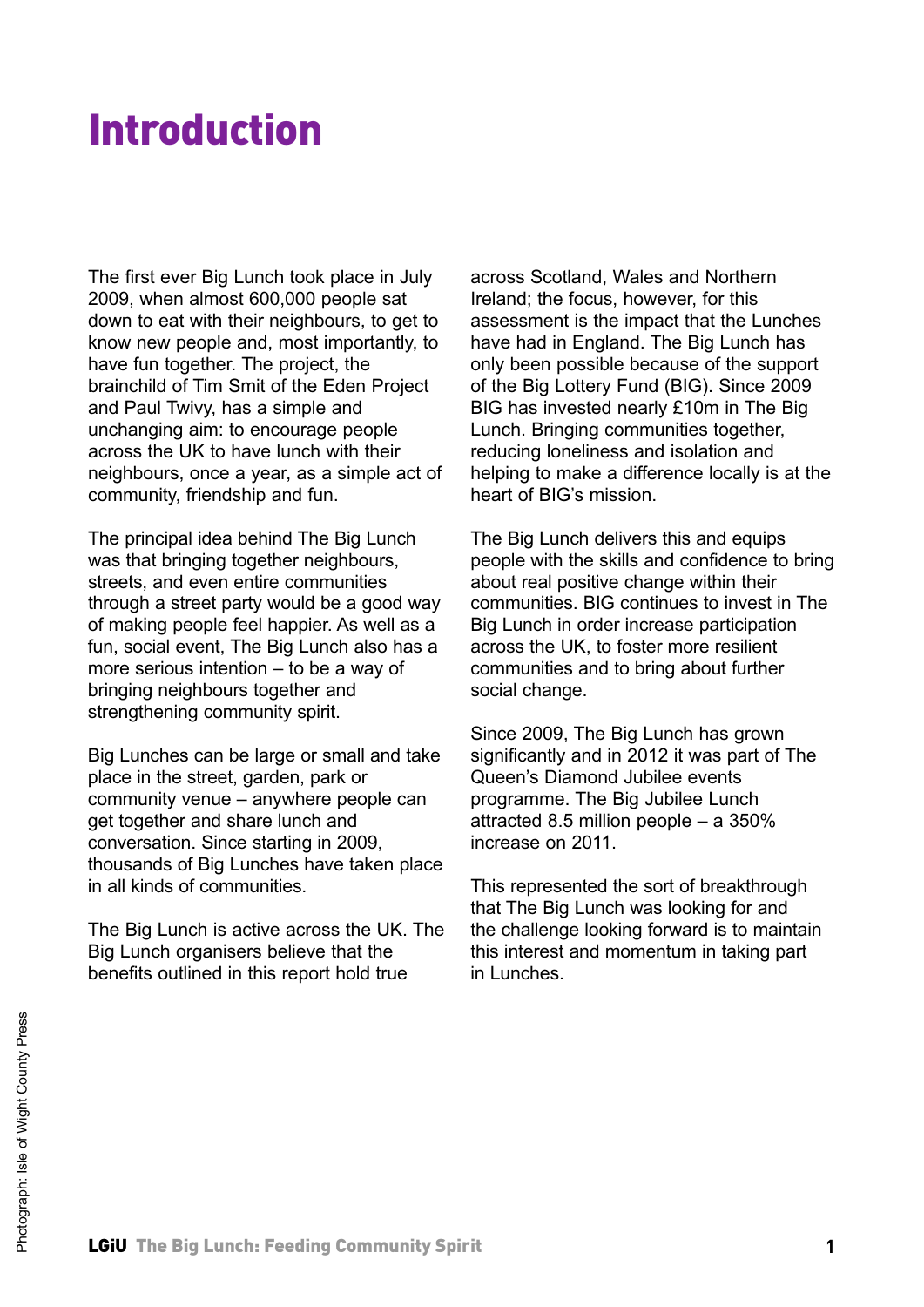# **1. Social capital: why we need The Big Lunch**

LGiU has been assessing the social impact of The Big Lunch every year since it launched in 2009.

The initial intention of the event's organisers was to spread a little of what they termed 'human warming' through community meals that would be enjoyable, social occasions but which also serve a more serious purpose of bringing neighbours together, creating new relationships and strengthening community relations.

The core idea was that bringing together neighbours, streets, and even entire communities through a Big Lunch would be a good way to make people feel happier and build a sense of community.

Intuitively this feels right. Many of us are familiar with the feeling of well-being that comes from knowing our neighbours or feeling connected to a community. We wanted to see whether The Big Lunch engendered this sort of well-being and whether this made any on-going difference to the communities where it took place.

At the heart of this analysis lies the rather opaque concept that social scientists and policy analysts know as 'social capital': the idea that interactive networks between people have value for the people who are in them. When we are part of a network, we often have easier access to important information, we may be in a better position to influence decision-making processes, and by sharing similar interests or resources with others we derive emotional benefits from a sense of belonging.

Robert Putnam, a Harvard academic and leading expert on social capital, explains that there is a broad range of networks that constitute social capital. <sup>1</sup> Networks can be highly formal, such as a parent-teacher association. Other forms of social capital, like a group of people who gather at the pub every Thursday evening, are highly informal. There are also very thin forms of social capital, like the nodding acquaintance you have with the person you occasionally see at the local shop. The higher the quality and the amount of social interaction in a community, the higher the level of social capital in that community.

This matters because there is plentiful evidence that high levels of social capital positively and significantly influence people's health, educational performance, crime rates and socio-economic inequality in an area. For example, a study by the University of Oxford in 2007 showed clearly that in England, low levels of social capital across domains such as trust, perceived social support and civic participation are linked to poorer health and poorer perceived wellbeing. 2

As for educational performance, Robert Putnam presents evidence that the link between this and social capital is twice as strong as the link between educational performance and spending on schools or teacher/pupil ratios.

<sup>1</sup> Putnam, R. (2001) 'Social Capital- Measurement and Consequences.' *Canadian Journal of Policy Research*. http://www.oecd.org/dataoecd/25/6/1825848.pdf

<sup>2</sup> Petrou, S. and Kupek, E. (2007) 'Social capital and its relationship with measures of health status: evidence from the Health Survey for England 2003' *Health Economics*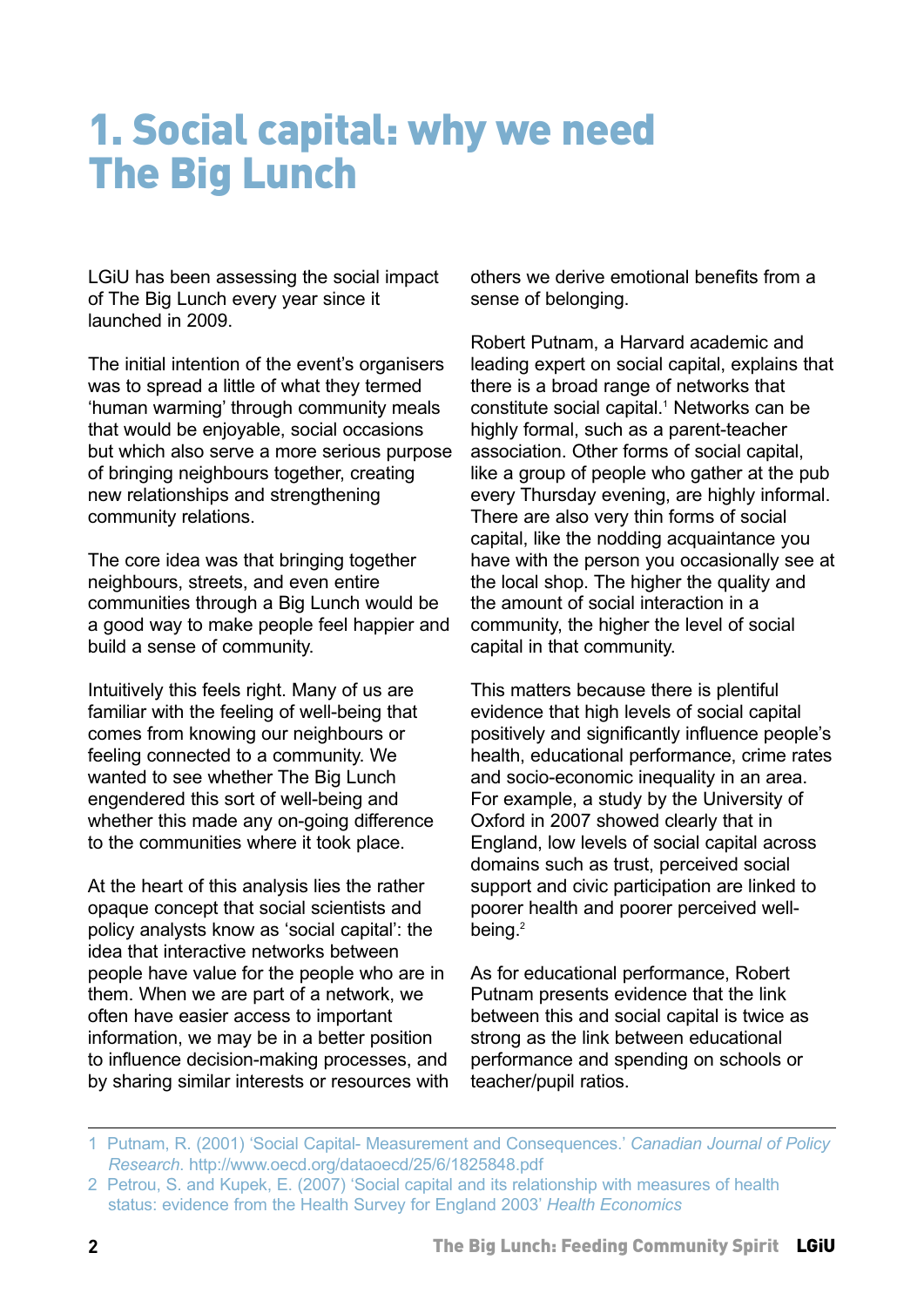And of course, there is the important issue of feeling happy – as a study from the Harvard Medical School found out, happiness can spread through social networks. <sup>3</sup> People who are surrounded by many happy people are more likely to become happy in the future. These 'happiness clusters' result from the spread of happiness through social relations, not just because people tend to befriend similar individuals.

Even weak social capital can make a difference. There have been experiments that suggest that nodding acquaintances are more likely to come to your aid than people you don't even nod to.

Social capital is a crucial resource. We live in a world of complex challenges, from climate change to social cohesion, to changing demographics. These challenges cannot be solved by governments alone or by individuals, they can only be met by collaboration, by pooling our creativity and intelligence and responding through collective action. In meeting these challenges, social capital is the most valuable currency we have.

It is therefore not surprising that during the last decade the creation of social capital has been a major policy aim of many government departments in Britain and elsewhere. Concerns over declining social capital motivated the New Labour government to target whole neighbourhoods with local regeneration initiatives, and also to make Citizenship part of the National Curriculum in 2002.

For the incoming coalition government in 2010, a commitment to the more organic, bottom-up concept of the Big Society, in which communities are empowered to solve problems for themselves, was for a time, a key vehicular concept that placed this analysis at the heart of government policy.

In the 2010 Big Lunch evaluation, we argued that "the Big Society, self-evidently, must be a strong society: a society in which people have the connections, the capacities and the *community* spirit to act together for the common good. In short a society with high levels of social capital."

The four years over which The Big Lunch has been taking place have seen a change in government, a deepening financial crisis and an unprecedented period of public austerity. Despite these changes, or perhaps because of the debate about the limits of state action that they have engendered, we have seen a continuing emphasis on the importance of social capital as a means to achieve desirable ends, a policy accelerant that can help us achieve more cohesive, resilient communities, a healthier populace and enhanced well-being.

This analysis continues to underpin a wide range of contemporary political discourse from across the party political spectrum. Whether it's framed in terms of One Nation, Community Empowerment or the Big Society, there's an agreement that high levels of social capital, in strong, connected communities are an important public good.

So social capital matters. It's the medium that holds communities together and allows good things to happen and to spread. But it's also in crisis. According to the Economic and Social Research Council, social capital in Britain is declining, at best stagnating. 4

A detailed analysis by Grenier and Wright from 2005 showed that the level and quality

<sup>3</sup> Christakis, N. and Fowler, J. (2008) Dynamic spread of happiness in a large social network: longitudinal analysis over 20 years in the Framingham Heart Study. http://www.bmj.com/cgi/content/full/337/dec04\_2/a2338

<sup>4</sup> Economic and Social Research Council http://www.esrcsocietytoday.ac.uk/ESRCInfoCentre/facts/index54.aspx#0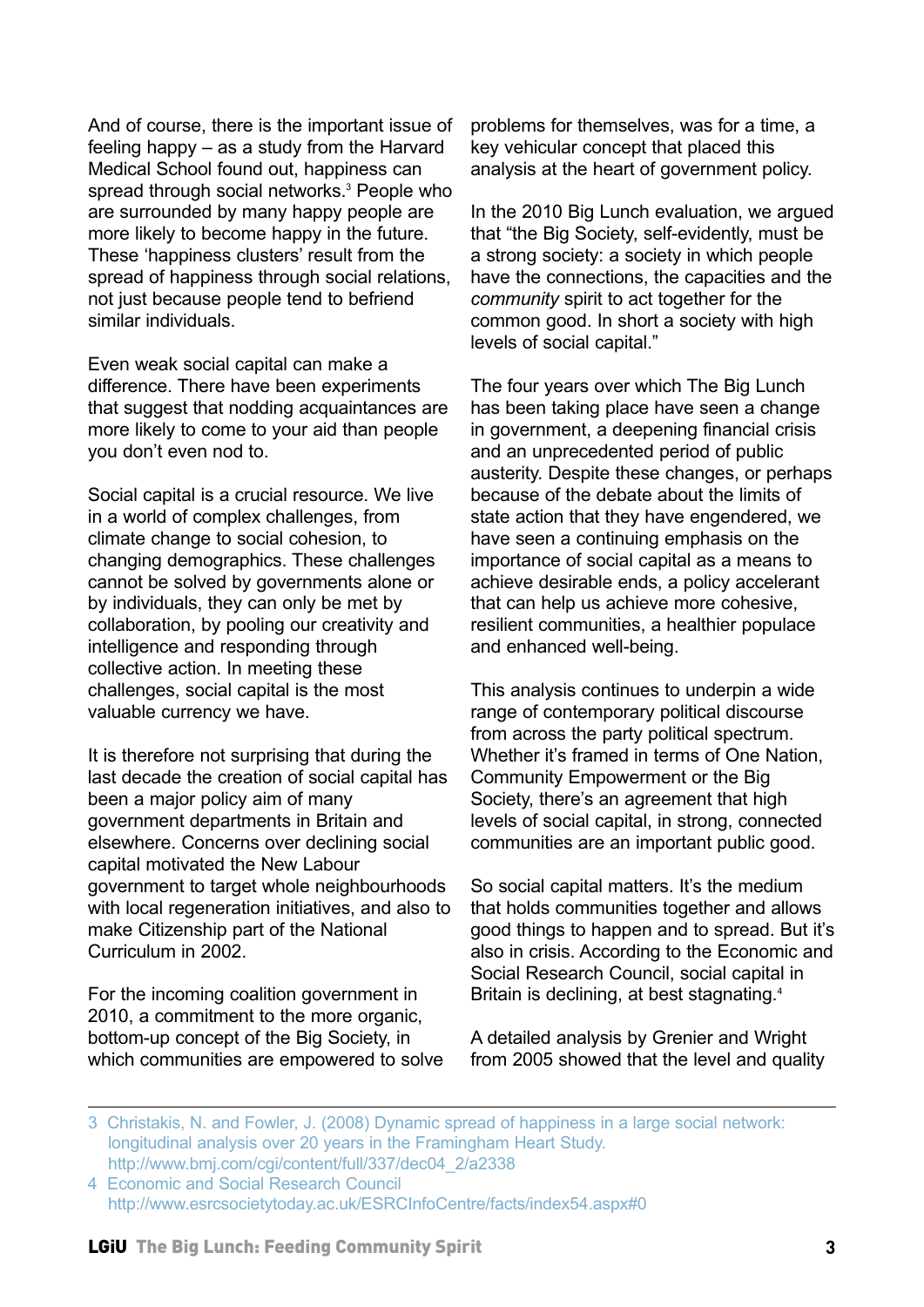of social capital in Britain is changing for the worse. <sup>5</sup> And a recent study by a team at Sheffield University demonstrates that communities in Britain are significantly more fragmented and provide a lower sense of belonging than 40 years ago. <sup>6</sup> We also know that social capital is lower in deprived areas.

A 2008 study on community cohesion by the Department for Communities and Local Government showed that although not all deprived areas have low social cohesion, out of several possible factors deprivation consistently undermines community cohesion the most. 7

A 2010 recent survey for Legal and General found that:

- 61% of British residents don't socialise with their neighbours
- 59% feel they don't have much in common with their neighbours
- 50% don't enjoy spending time with their neighbours
- 70% wouldn't recognise their neighbours if they passed them in the street. 8

Research conducted by Havas Sports and Entertainment on behalf of The Big Lunch showed that people feel this gap keenly. In a representative sample of 1,500 adults, 38 per cent of respondents said they would welcome more organised activity to bring neighbours together and 35 per cent, the equivalent of 17 million people across the

UK, said they would feel happier if they knew their neighbours better.

The most disturbing example of missing social capital took place in August 2011 when we experienced the worst urban disturbances in England and Wales for a generation. In many ways these riots seemed almost like the evil counterpart of The Big Lunch spirit, their most dispiriting aspect the readiness of local people to direct violence upon the fabric of their own communities, communities with which they clearly felt little identification. The wound that this inflicted upon our collective sense of belonging lingered long after the physical scars of the rioting faded with more than two thirds of the population forming a worse opinion of society as a result.

But what can we do to encourage social capital? Central government initiatives to build it have a chequered record. Like the well-being of which it is such a vital component, social capital is difficult to encourage directly.

So could The Big Lunch provide the social capital boost Britain so badly needs?

We argued that The Big Lunch would be a success if it could show that it creates a sense of community across the fragmenting neighbourhoods of Britain, sparking new, sustainable networks of value for people. Even more so if it could be shown that this had happened not just in 'nice', affluent areas but also in the socially deprived communities that are most in need of additional social capital.

- 5 Grenier, P. and Wright, K. (2005) *Social Capital in Britain – an Update and Critique of Hall's Analysis*
- http://www.istr.org/conferences/toronto/workingpapers/grenier.paola.pdf 6 Dorling et al. (2008) *Changing UK – The way we live now*
- http://www.sasi.group.shef.ac.uk/research/changinguk/Changing\_UK\_report\_sheffield\_webv1.pdf 7 Communities and Local Government (2008) *Predictors of community cohesion: multi-level*
- *modelling of the 2005 Citizenship Survey 8* Legal and General (2010), *Next Door Strangers*
- http://www.legalandgeneralmediacentre.com/Resource-Library/Next-Door-Strangers-Report-1d4.aspx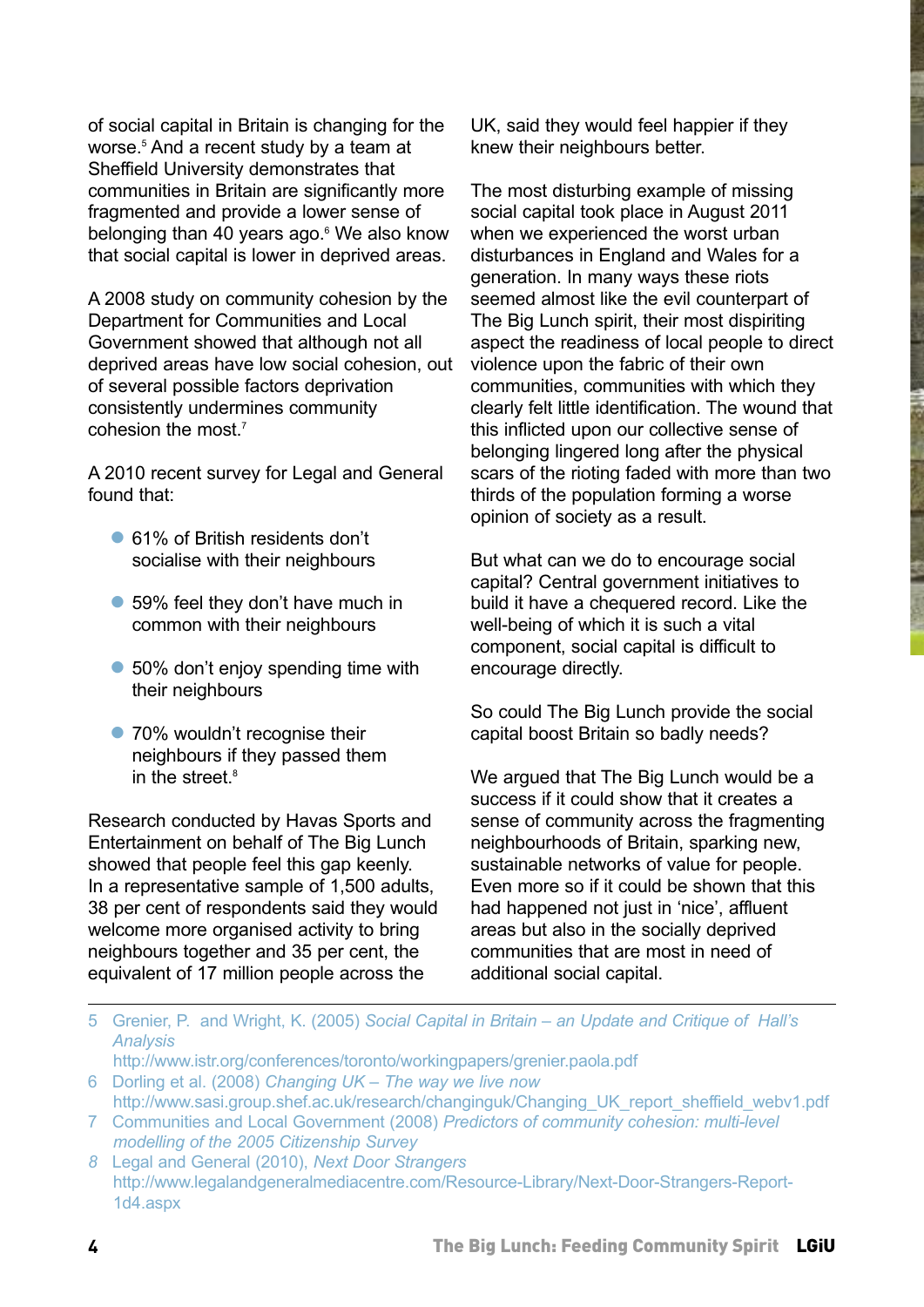

To determine this, in each of the years 2009-2012, we conducted a postcode analysis of the registered Big Lunches mapped against multiple deprivation indices, surveyed all The Big Lunch organisers and followed up with some targeted interviews.

What we found was The Big Lunch was a great success and provides a powerful alternative narrative to the sense of declining social capital.

Looking across the four years that the event has taken place some key features emerge:

**• The Big Lunch takes place in all** types of communities: just as many Big Lunches take place in deprived postcodes as in more affluent ones.

- **The Big Lunch has a positive impact** on communities: people feel closer to their neighbours and find out more about community issues.
- The Big Lunch brings neighbours together: participants meet new and diverse people and new people participate in the Lunches each year.
- **The Big Lunch has an on-going** impact: relationships formed at Big Lunches endure over time and lead to further activities.

This brief report summarises what we have learnt about where Big Lunches take place, what sort of connections people make with each other at them and what all this might mean.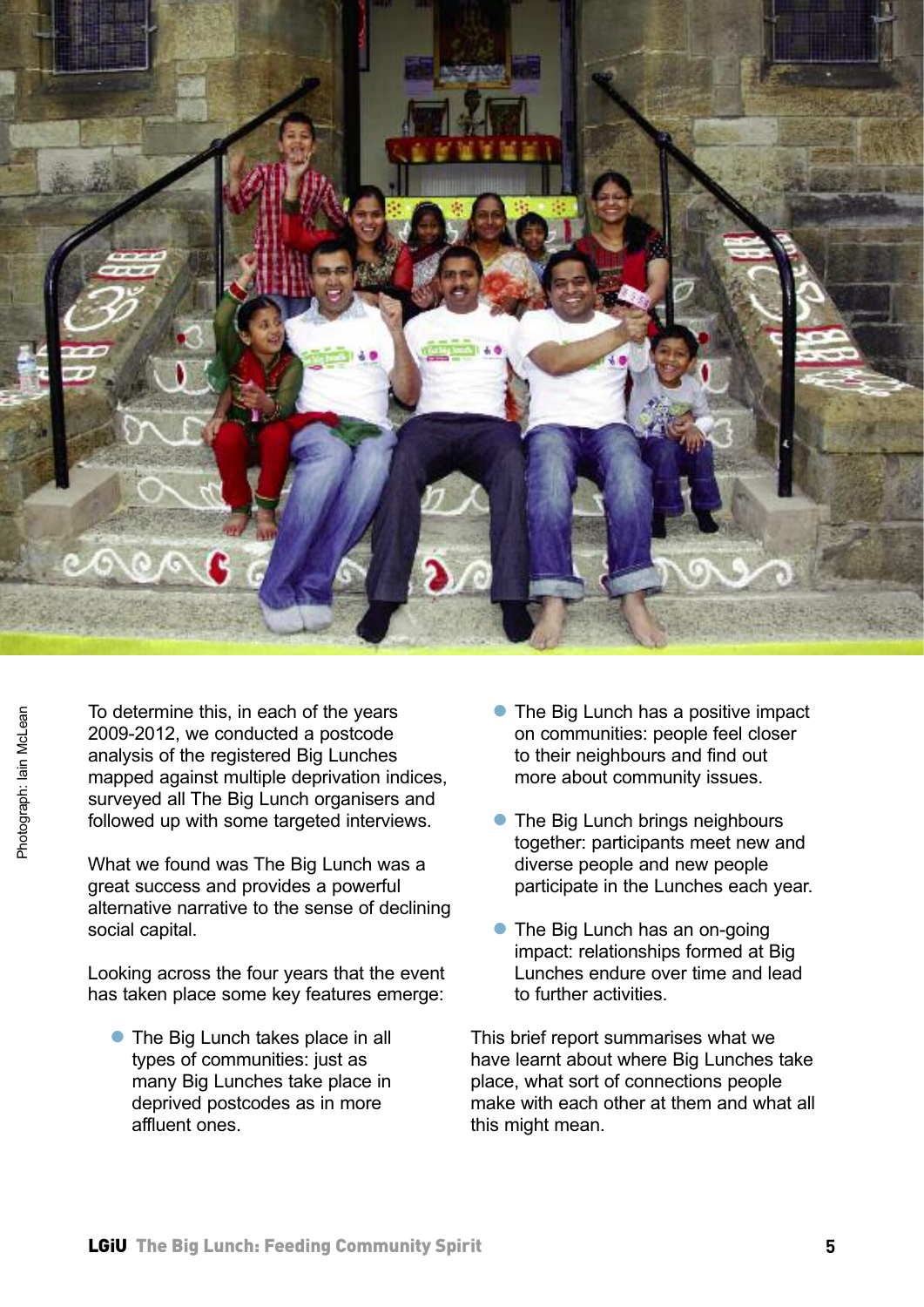# **2. Neighbourhoods: who Lunched where**

- **In England, Big Lunches tend to** take place in the south of the country; in particular in London and the South East.
- The Big Lunch takes place in communities across areas of differing deprivation in England.

### **Lunch locations**

We looked at the Lower Super Output Area of registered Big Lunch postcodes to determine where Big Lunches took place in England.

Year on year, we see the same patterns in where Big Lunches take place.

The majority of Big Lunches tend to take place in the south of the country: in particular in London and the South East.

The fewest number of Lunches take place in the North East. The only notable exception to the pattern was that in 2012, London saw a drop in the proportion of Lunches – a possible explanation was the significant number of official Jubilee events already organised in the city, which were well attended by Londoners.

### East Midlands East of England London North East North West South East South West West Midlands Yorkshire & the Humber 0% 5 10 15 20 25 30% Per cent 2010 2011 2012

#### **Chart 1: Where did The Big Lunches take place?**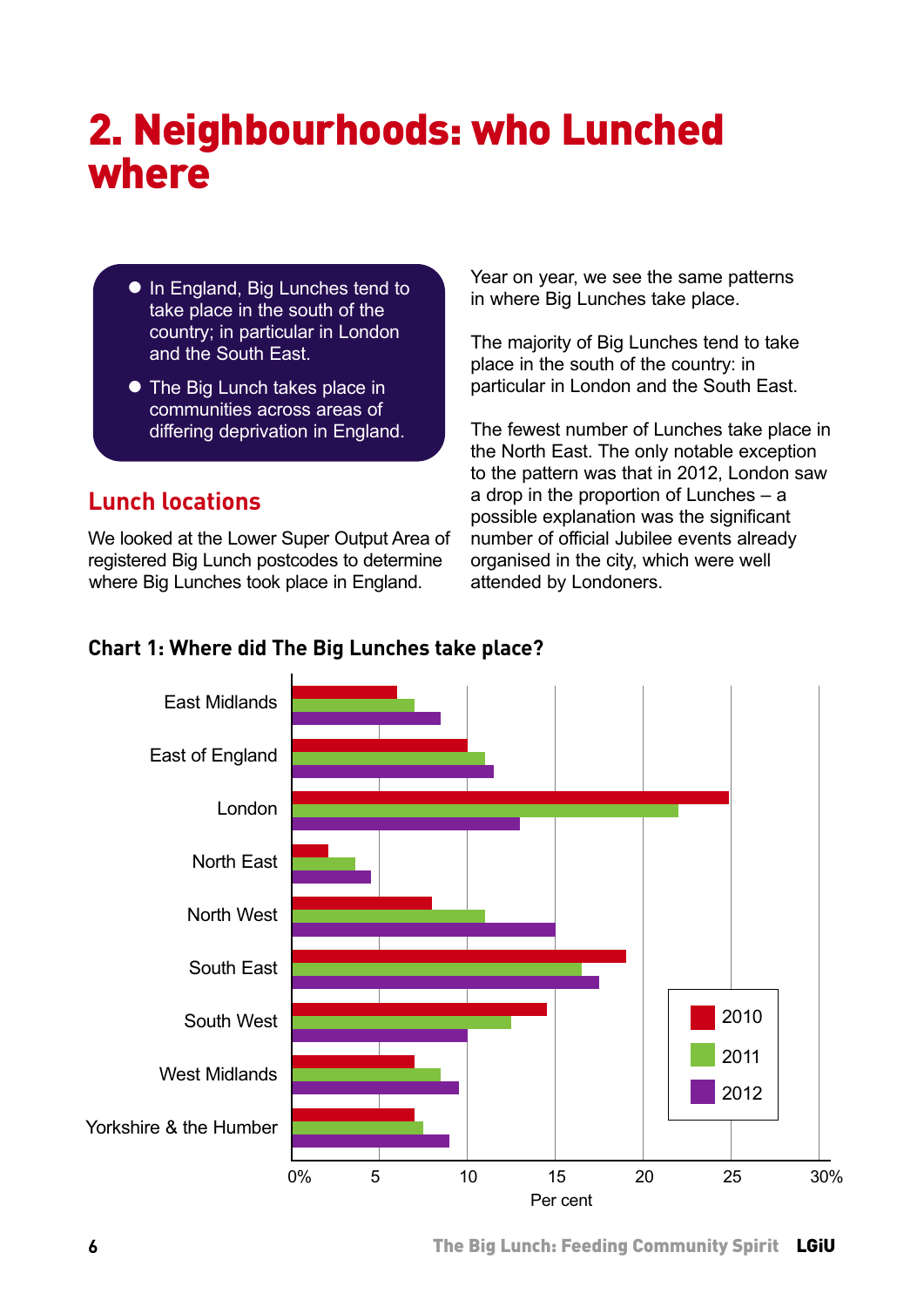### Case Study: Falcon Estate Mums from Wandsworth, London



**In June 2011, the Falcon Estate Residents Association was celebrating 50 years of its estate. Senia Dedic, Sandra Munoz and Hadas Hagos, mums from Women of Wandsworth and Wandsworth Housing residents, decided to celebrate with a Big Lunch.**

**"The day was full of fun and we all got to mingle and enjoy the company of our neighbours. The children enjoyed bouncing on the bouncy castle and face painting as well as the lovely food and cakes made by the residents and friends.**

**"Everyone chipped in and brought their own food and our local business man Levi Roots donated Jamaican Jerk Chicken. Hadas got to cook and share her Ethiopian signature dish with all the neighbours. As a result of our Big Lunch, the residents have acquired three big planters and will grow more flowers and herbs on the estate to make it look more friendly and pretty."**

**More info can be found here: http://www.thebiglunchers.com/index.php/2013/03/falcon-estates-star-mums/**

### **Did Big Lunches take place in areas of differing deprivation?**

We wanted to understand whether Big Lunches took place in areas where an increase in social capital could have the most far-reaching and deepest positive effects, i.e. in the most deprived communities.

We investigated whether Big Lunches occurred in areas of different levels of prosperity by mapping the postcodes of Big Lunches across the UK against the English Indices of Deprivation. The Deprivation Index is a way of measuring the social, economic and housing issues of neighbourhoods across England. The Multiple Deprivation Index combines the score for seven indicators: income, employment, health, education, barriers to housing and services, crime, and living environment, to create an overall score to compare the relative level of deprivation of different neighbourhoods.

Our analysis of a breakdown of the number of Big Lunches taking place in quintile areas demonstrates a very even spread of Big Lunches across areas of differing deprivations in England – from the most to least deprived areas.

This shows us that The Big Lunch does engage people across the spectrum of areas of deprivation in England. The Big Lunch is successful as it is not limited to affluent areas with high social capital.

We know that this crucial outcome of The Big Lunch is very important, and unique. Robert Putnam confirms that there is less economic and civic inequality in areas of high social capital, and the conditions are mutually reinforcing. The fact that The Big Lunch breaks this vicious circle, whereby one can generally expect low levels of communal activities in more deprived areas, is hugely important. What The Big Lunch does, is engage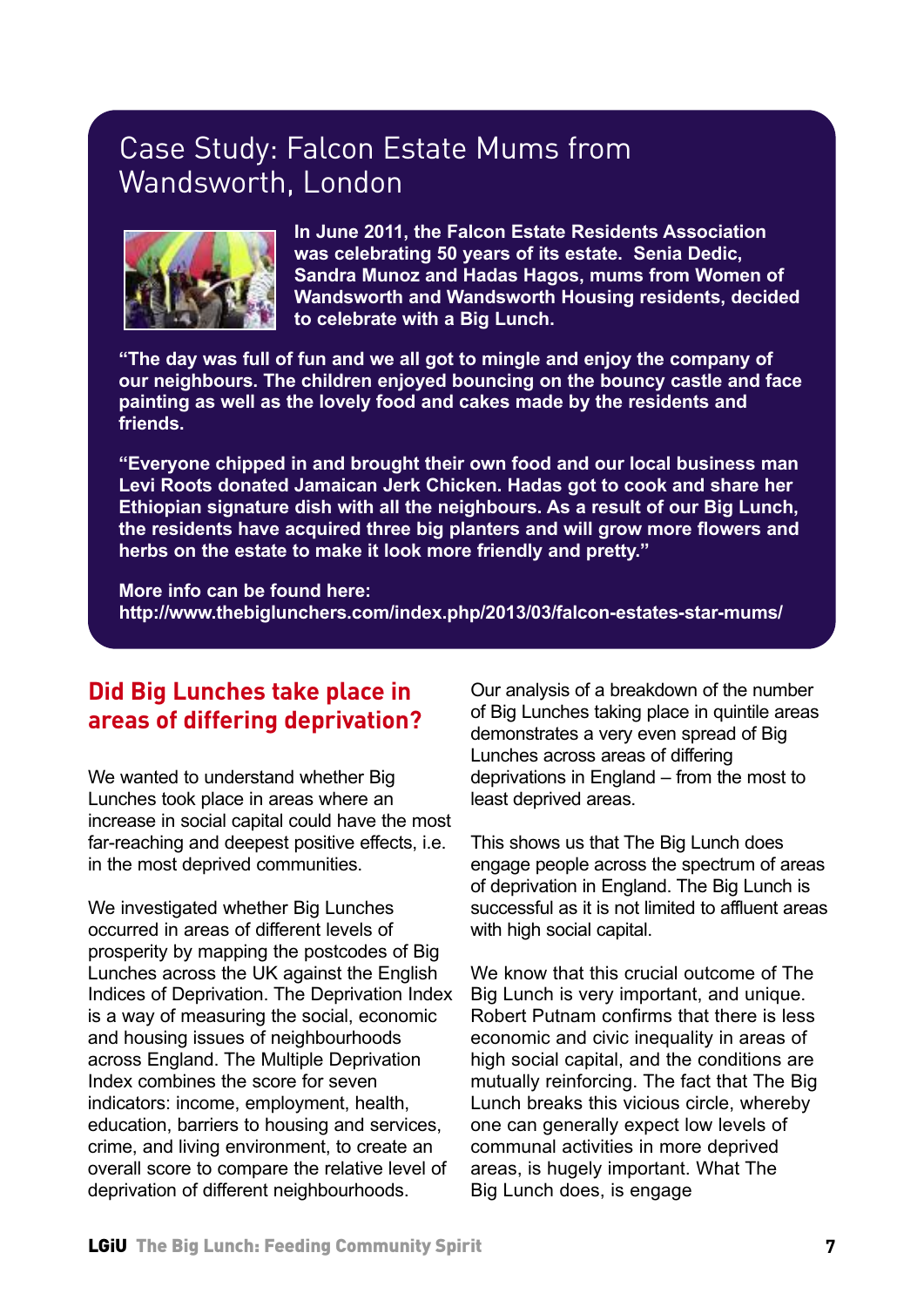

communities that are affluent as well as communities that are less affluent; it brings them together to share lunch

together and by doing so, builds social capital in even the most deprived communities.

### **Chart 2: Multiple Deprivation Score by Area of England**

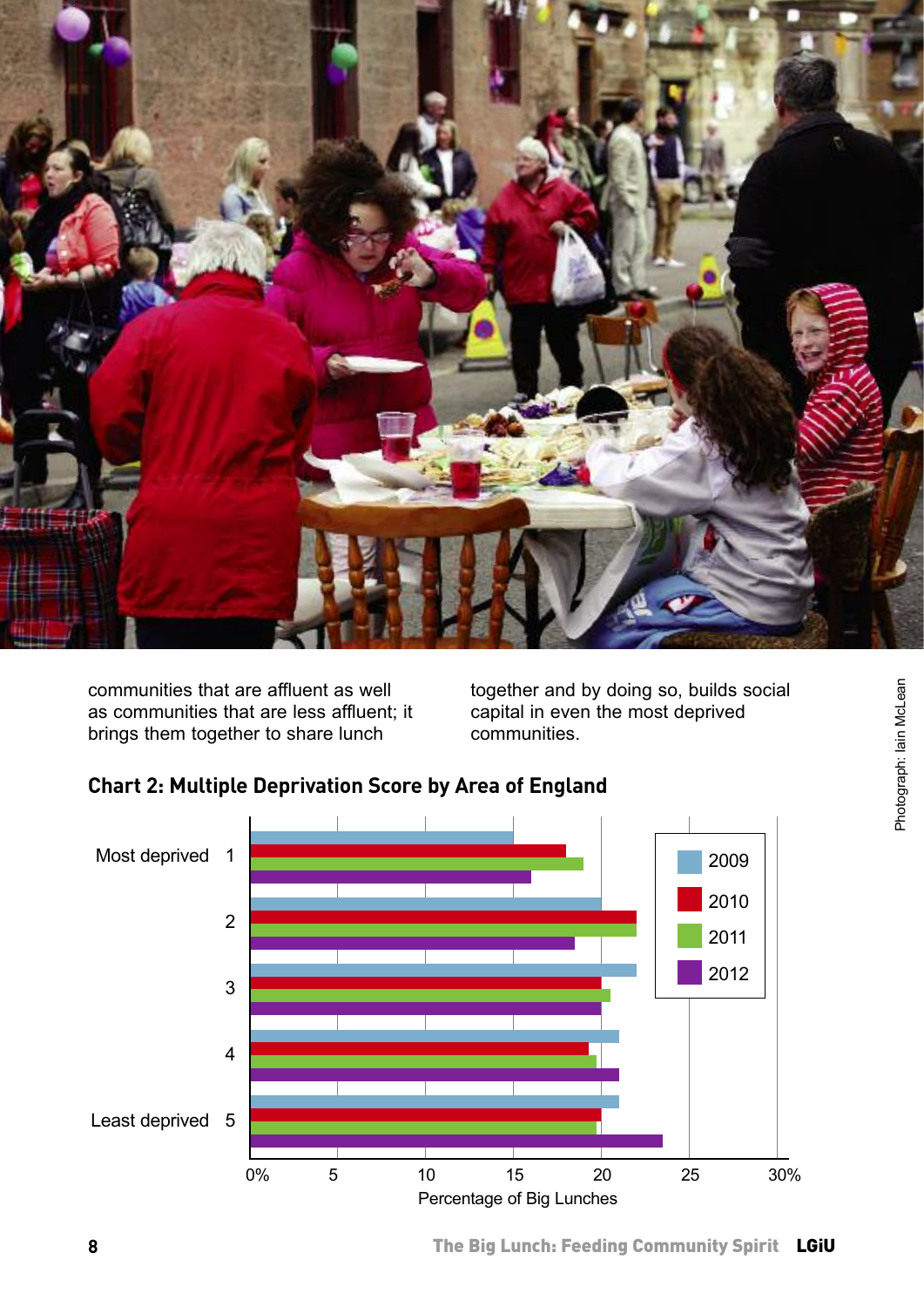# **3. Connections: what difference did The Big Lunch make?**

- People who take part in The Big Lunch meet a diverse range of people, many of whom they haven't met previously.
- **The Big Lunch connects people, and** because of these connections, they go on to do other things together.
- People who meet at Big Lunches stay in touch with each other and feel closer to their neighbours.

People tell us that they want to take part in The Big Lunch because they want to encourage a sense of community and get to know their neighbours better. Year on year, participants tell us that one of the most successful things about their Lunch was 'a great sense of community'.

By 2011, nearly nine out of 10 participants cited wanting to encourage a sense of community as their prime motivation for holding Lunches and even in 2012 when celebrating the Diamond Jubilee was a major motivation in taking part we still found three quarters of people saying that wanting to encourage a sense of community was an important reason for participation.

Taking an average of all four years from 2009 to 2012 we found that 82 per cent of people met new people at their lunch.

We also know that the connections that are made at the Lunches are enduring. People tell us that they plan to stay in touch with others that they met at Lunches. They say that key events in the calendar year such as Christmas, Halloween, November 5th and

Easter, in addition to specific events such as quizzes, walks and village fetes would give them the opportunity to come together again.

A key success of The Big Lunch is that we know people actually follow through on these intentions and both remain in touch with new friends from their Big Lunch and undertake community activities together.

Over four years we found:

- 82 per cent of participants felt closer to their neighbours as a result of The Big Lunch
- 88 per cent of people met new people at the event
- 81 per cent thought the event had made a positive impact on their community (2009 – 11)
- 74 per cent of people feel a stronger sense of community (2012)
- 82 per cent of participants from 2009-2011 had actually kept in touch with people they had met at previous Lunches.

This tells us that The Big Lunch is a very successful way to form new relationships in communities, and relationships that last. What is also striking about the impact of Big Lunches is that half of these people went on to take part in further activities with the new people that they had met. These activities included:

- sharing things: cars, skills, tools
- $\bullet$  walking bus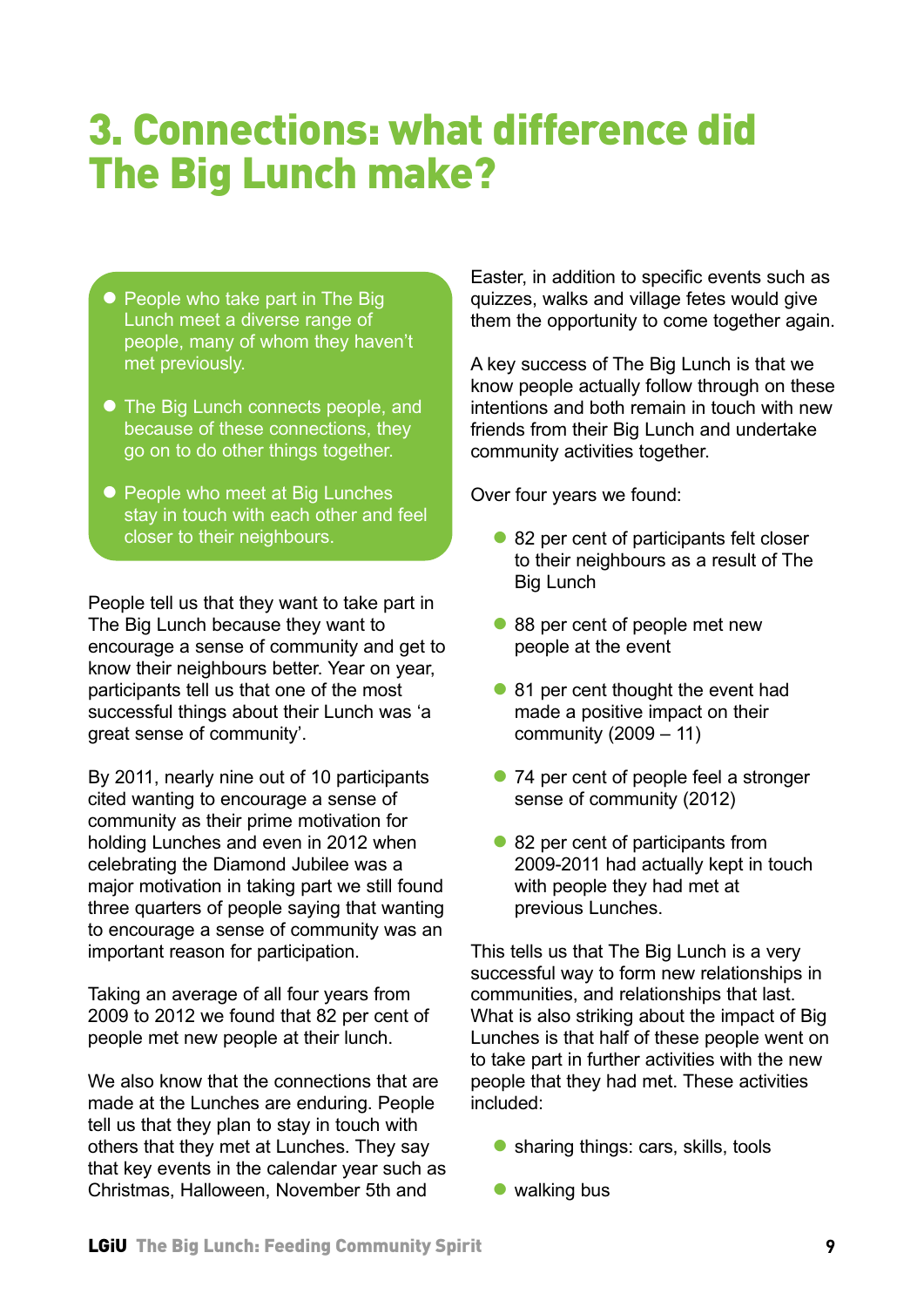### Case Study: Paul Selby from Manchester



**2013 will be Paul's fifth Big Lunch. Back in 2009 Paul and his family moved on to a new development of homes and used The Big Lunch as a celebration of this move and to establish a community.**

**Paul says: "We have found that The Big Lunch has**

**helped us create a better place to live, our children know each other, and there is a sense of belonging and caring about the place we all call home.**

**"The Big Lunch has also assisted with our Home Watch Scheme (Neighbourhood Watch) and neighbours actively look after each other's houses when their owners are away or even on holiday together! It has turned a new build development where no-one knew each other into a vibrant and caring community."**

**This year Paul and his wife were invited to celebrate Her Majesty's Diamond Jubilee by the Lord Mayor of Manchester. This invitation was in recognition for the hard work and time given to their community since 2009.**

**More info can be found here: http://www.thebiglunchers.com/index.php/2012/11/brooklands-big-lunchesfrom-the-very-beginning/**

### Case Study: Emma Knight from Neath, Wales

**After the success of their first Big Lunch in 2009, Emma's street went on to create a community group – Friends and Neighbours Community Alliance (FAN) – who now organise local activities to keep the community sprit going.**

**They also have a 'Mini Fan' group, in which the younger Big Lunchers have got together to create events for their own generation – including a circus group.**



**Emma says: "The event made the sense of distrust that existed in our area quickly fade away and, in what now seems like no time at all, the street began to feel safe. Younger and older generations started treating each other with more respect and attitudes changed too."**

**More info can be found here: http://www.thebiglunchers.com/index.php/2012/09/continuing-the-communitybuzz/**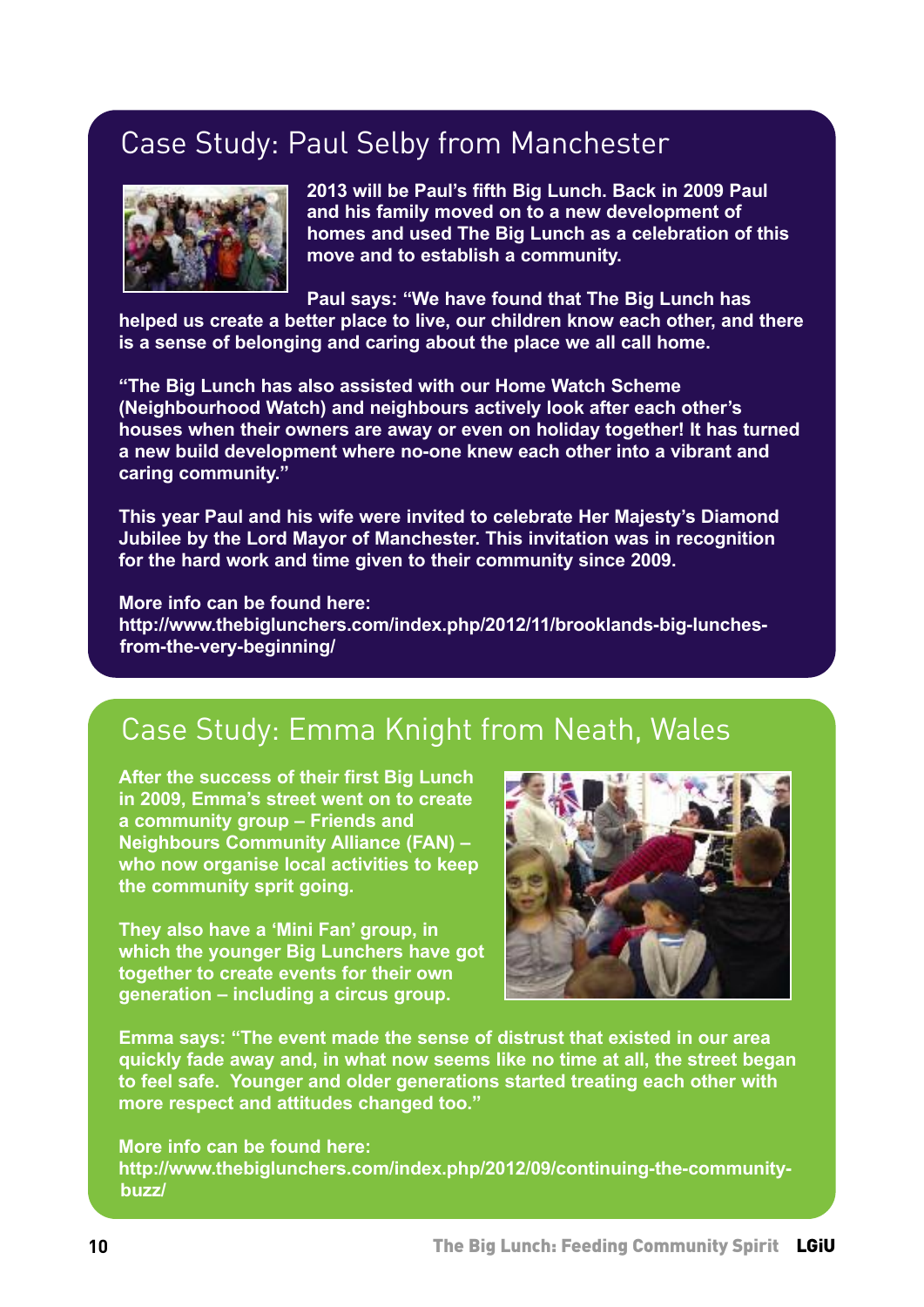

- **l** joining/setting up a local group or society
- **O** organising events
- **led** joining / setting up a neighbourhood watch / residents association
- $\bullet$  setting up babysitting groups / kids holiday clubs
- setting up transition groups.

A key indicator of The Big Lunch's evolution will be whether the vast number of new people who took part in The Big Jubilee

Lunch – bringing the participation figure to 8.5 million people – also sustain the new relationships that they formed at their Lunch.

If this transpires, and half these eight million people do go on to form lasting relationships and take part in further activities with people they have met through the Lunches, this will have a truly transformational effect in communities across the country.

Finally, we should never forget one crucial thing about The Big Lunch. It's fun. Over the four years from 2009 to 2012 on average people scored the success of their Big Lunch at eight out of 10.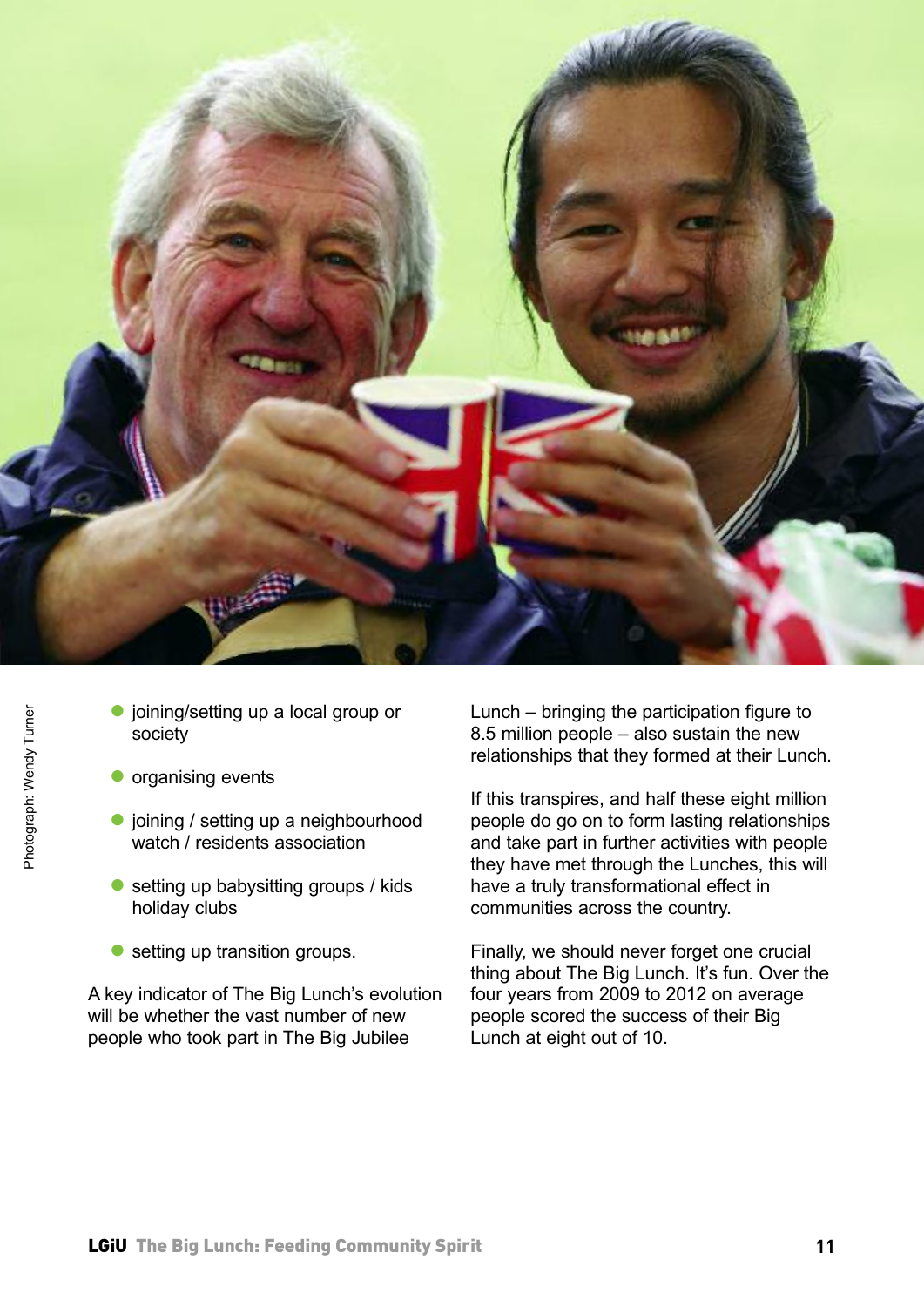### Case Study: Lisa Claire from Canterbury

**Lisa's street has benefited from their Big Lunch in lots of ways. They know each other better, dog owners in the road now walk each other's dogs and perhaps most importantly Lisa had the opportunity to befriend an 83 year old resident who had been in her property for over 50 years.**



**Lisa regularly visits her for a cup of tea and explains: "It was through our chats that I found out she was finding it difficult to manage her house and garden. Despite desperately not wanting to move, she was seriously considering it because the housework was becoming too much for her. When I found this out, I said that I would help and it only takes me an hour a week to clean her entire house. One hour out of my week means that she can stay in the home she has lived in and loved for 50 years.**

**"She was quite depressed about all this at Christmas and now is very much back to her former cheery self. This is why I think that things like The Big Lunch are crucial – it's not just about having lunch together (although that is very nice!), it's also about developing a sense of community and being able to be there for each other. In this day and age I think it is easy for people to feel isolated, especially if they live alone but this is a way of lessening that isolation and is therefore in my opinion extremely important."**

**More info can be found here: http://www.thebiglunchers.com/index.php/2012/10/coming-together-incanterbury/**

### Case Study: Tony Kremer from Horsell, England



**With teams of cake and bunting makers, road reps, retailers, pubs and on the day helpers, Tony Kremer and his band of volunteers pulled off a spectacular Big Jubilee Lunch for Horsell village.**

**Volunteer, Caroline Hughes, wrote: "Not even a burst balloon or sweetie wrapper was left as evidence of the day's activities. Many helping hands did make light work of clearing away and we all left feeling that the community had come together in the best possible way. We had aimed high – 'per ardua ad astra' – and hit the stars!"**

**They are now organising a Christmas Fair, a monthly Litter Pick and the setting-up of a nature reserve on a waste bit of woodland – all benefiting from the activism initiated at their Big Lunch.**

**More info can be found here: http://www.thebiglunchers.com/ index.php/2012/09/horsell-matters-a-big-jubilee-lunch/**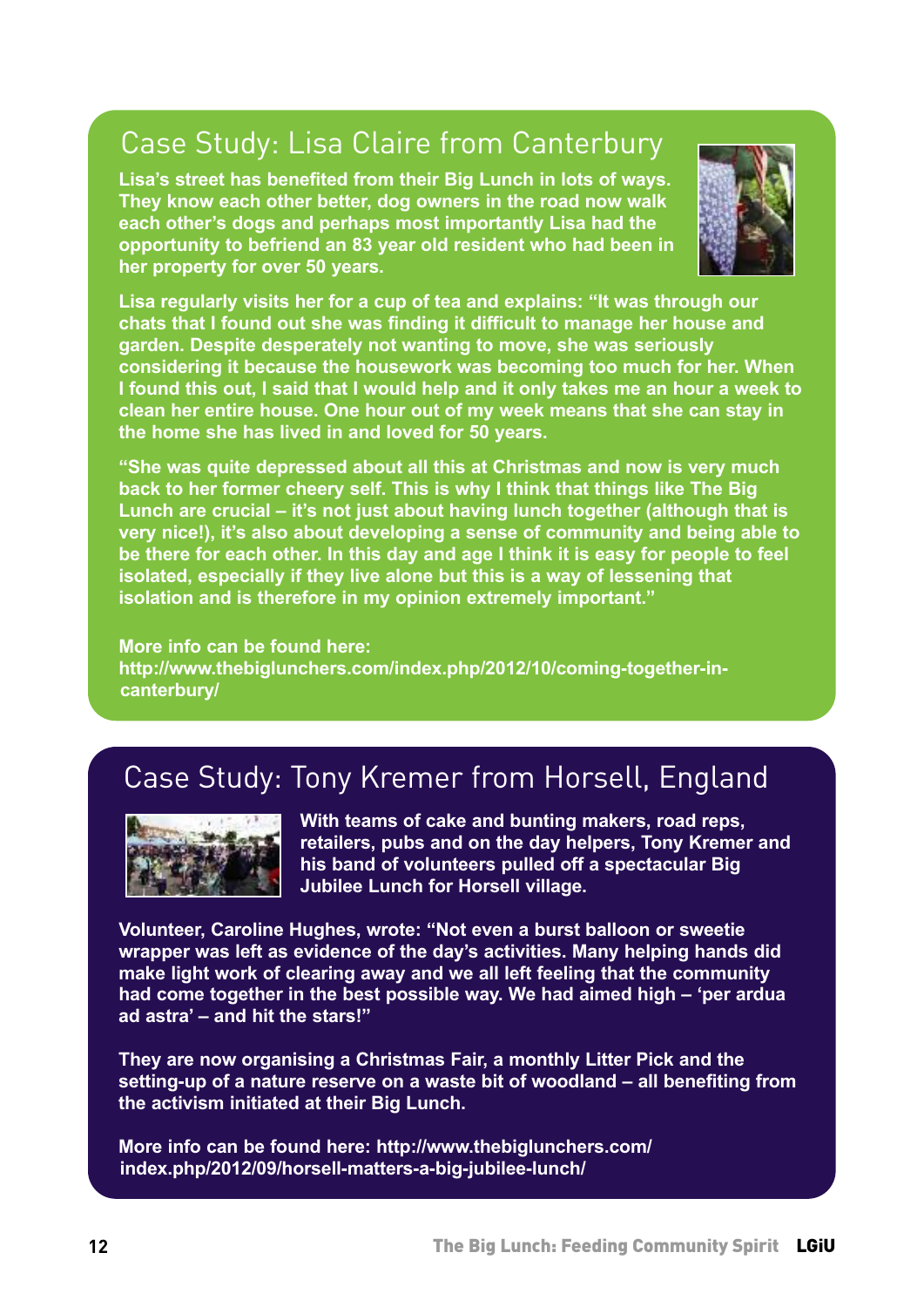# **4. Public policy outcomes: what The Big Lunch achieves**

The summer of 2012 was generally seen to have a feel good factor in Britain with The Queen's Diamond Jubilee and the Olympics both providing a focus for national pride, solidarity and celebration – a stark contrast to the riots a year earlier.

But these moments of celebration take place within a broader context of austerity, of social and economic anxiety and of a long-term perceived decline in social capital.

Despite the feel good factor of summer 2012, 65 per cent of people continue to worry they will not have enough money to live comfortably and the same percentage feel they will suffer directly from cuts to public spending: figures that are only marginal improvements on a year ago. 9

The beauty of The Big Lunch model is that it speaks to this mood of celebration while directly tackling the underlying anxieties about social connection.

Our analysis over four years shows that:

#### **The Big Lunch works**

The Big Lunch strengthens communities: people who take part in The Big Lunch meet new people, feel closer to their neighbours and find out more about community issues.

This strengthening of social capital takes place in all sorts of communities all across the UK. Moreover, while The Big Lunch has government support, the campaign's success does not derive from a centralised top-down strategy; instead it comes from the fact that it is light touch, community-led and, most of all, fun.

#### **The Big Lunch has an on-going impact**

We all know that good intentions sometimes come to nothing and that a key problem with many community initiatives is that they run out of steam after an initial stimulus. The Big Lunch appears to be different. Nearly nine out of 10 of the people we surveyed had actually kept in touch with their neighbours and many of them had participated in joint activities with them.

#### **The Big Lunch is sustainable**

We also found when we revisited Big Lunch communities that repeat Lunches were attended by a mixture of people who took part the previous year and others who were participating for the first time. People also reported a mixture of different age groups taking part in the Lunches.

By building social capital within communities The Big Lunch creates support networks and contacts that make those communities more resilient and makes the people living in them feel better about society.

Moreover, The Big Lunch is uniquely appropriate for doing this in an era of tight public finances.

9 YouGov Tracker Polls http://d25d2506sfb94s.cloudfront.net/cumulus\_uploads/document/i5ji5zb49j/YG-Archives- %20Trackers-%20economy-301012.pdf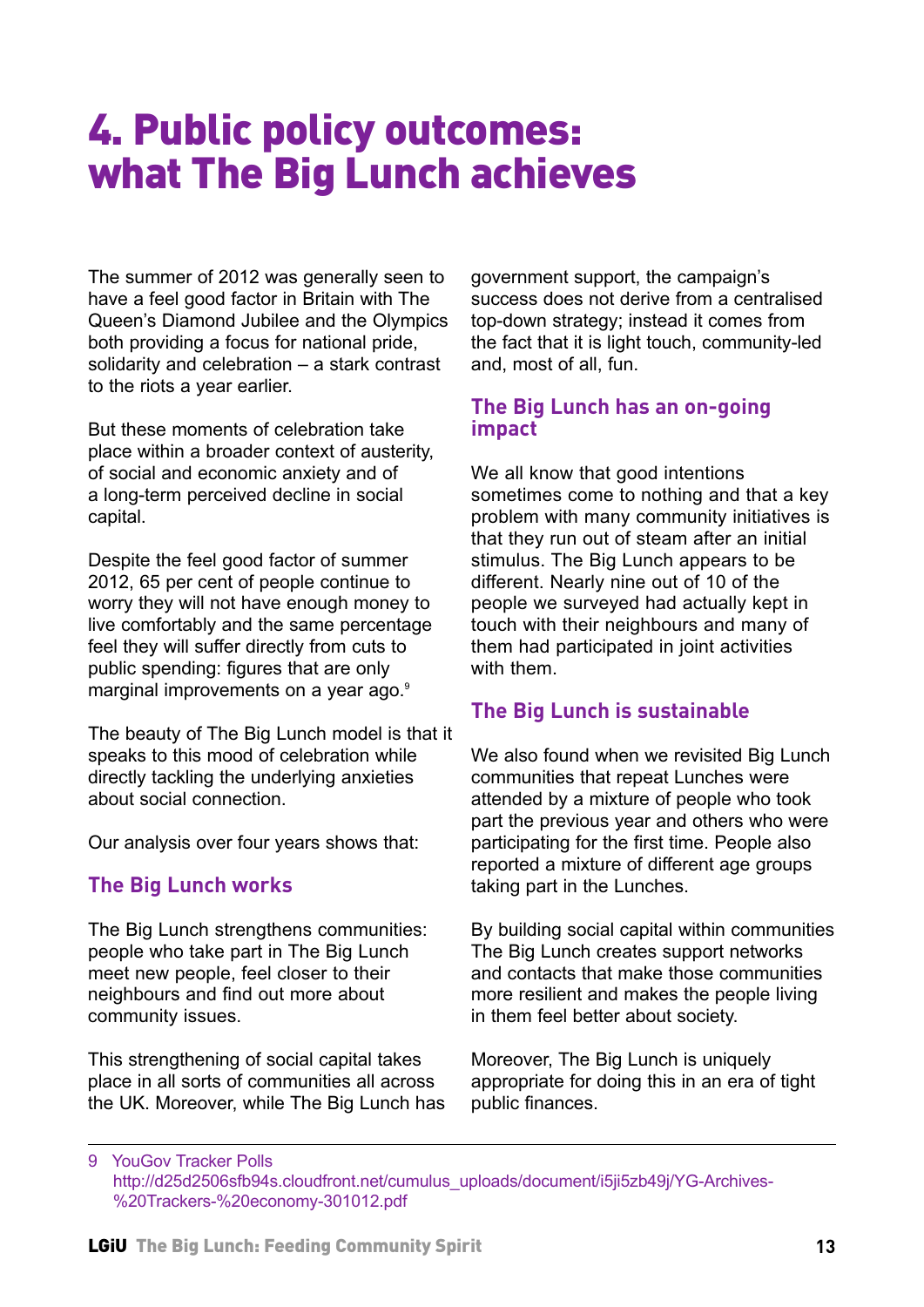

As an organic, community-led initiative The Big Lunch is a unique form of indirect policy intervention which engages people outside the usual political channels and is all the more powerful because it is light touch and non-directive whilst tending towards a vital but elusive social goal.

The relational nature of social capital is such that, like well-being, it is perhaps best pursued indirectly and The Big Lunch with its emphasis on the simple human transaction of eating together is able to achieve this with remarkable efficacy.

After three years of steady growth the Jubilee effect led to an exponential increase in the number of people taking part in The Big Lunch in 2012. This is both an opportunity and a challenge.

2012's analysis shows that The Big Jubilee Lunch had exactly the same impact on its participants but on a radically larger scale.

We cannot expect all the participants from 2012 to return in 2013. Nonetheless, even a relatively modest percentage of the eight million people who took part in 2012 offers the chance to make a real difference to communities across the country.

The key task for The Big Lunch over the years ahead is to develop and communicate a compelling narrative that refocuses the celebratory impulse of the Jubilee on to communities themselves.

After four years of on-going success The Big Lunch now stands at a crossroads. The potential for mass engagement opened up by Jubilee participation gives it the chance to establish itself as a key part of the national calendar on the first Sunday in June, benefiting millions of people each year. Given the positive impact we have already seen it making in communities of all sorts across the country, we should all hope it succeeds.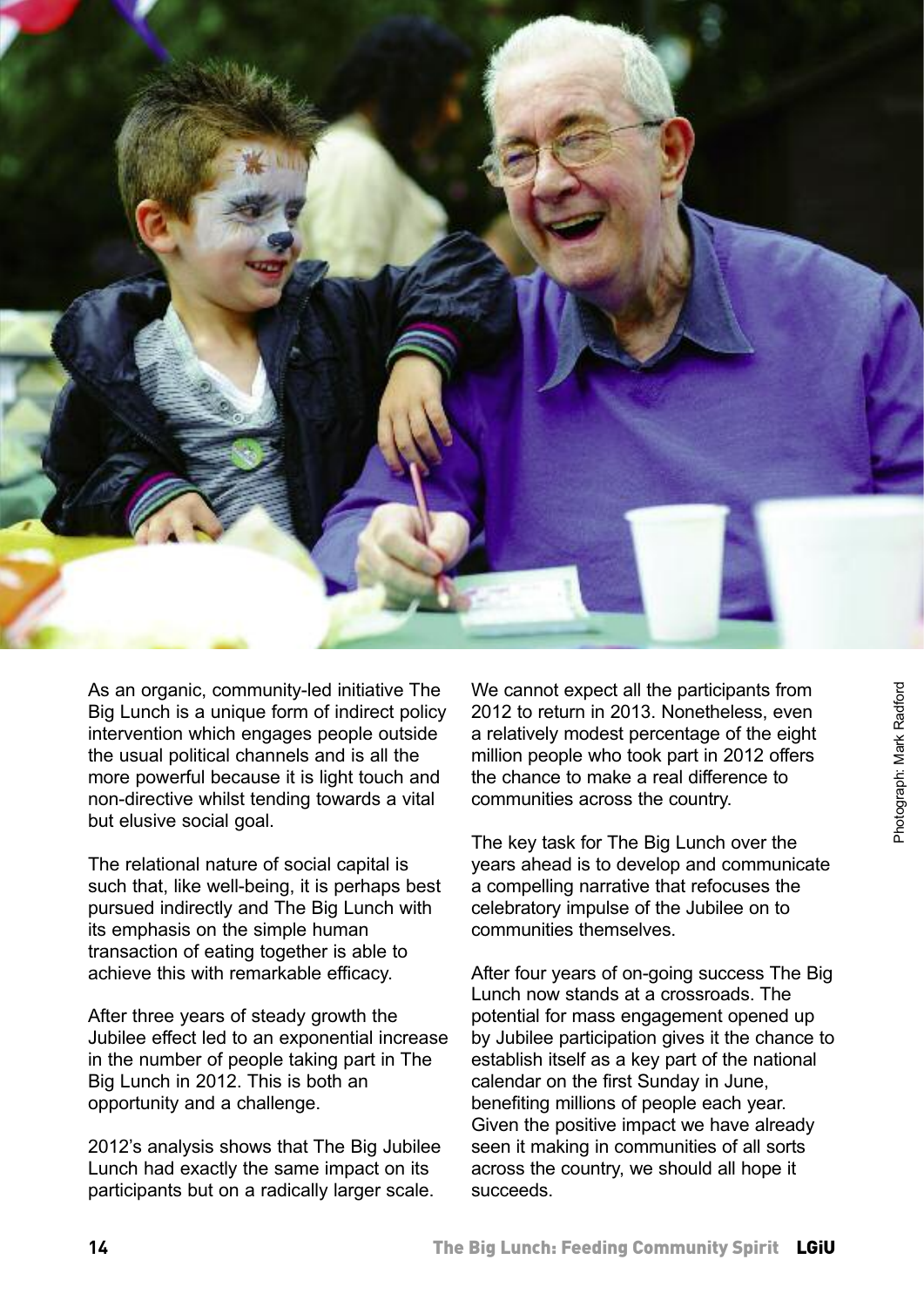### **Authors**

**Jonathan Carr-West, Chief Executive, LGiU and Laura Wilkes, Policy Manager, LGiU**

### **Acknowledgements**

**LGIU would like to thank Gavin Peters from Havas Sports and Entertainment, Marianne Jamieson from the Big Lottery Fund, Jayne Bassham from Golley Slater and finally Emily Partridge, Fay Richards and the whole Big Lunch team for their input and advice.**

**The LGiU is an award winning think-tank and local authority membership organisation. Our mission is to strengthen local democracy to put citizens in control of their own lives, communities and local services. We work with local councils and other public services providers, along with a wider network of public, private and third sector organisations.**

**www.lgiu.org.uk**